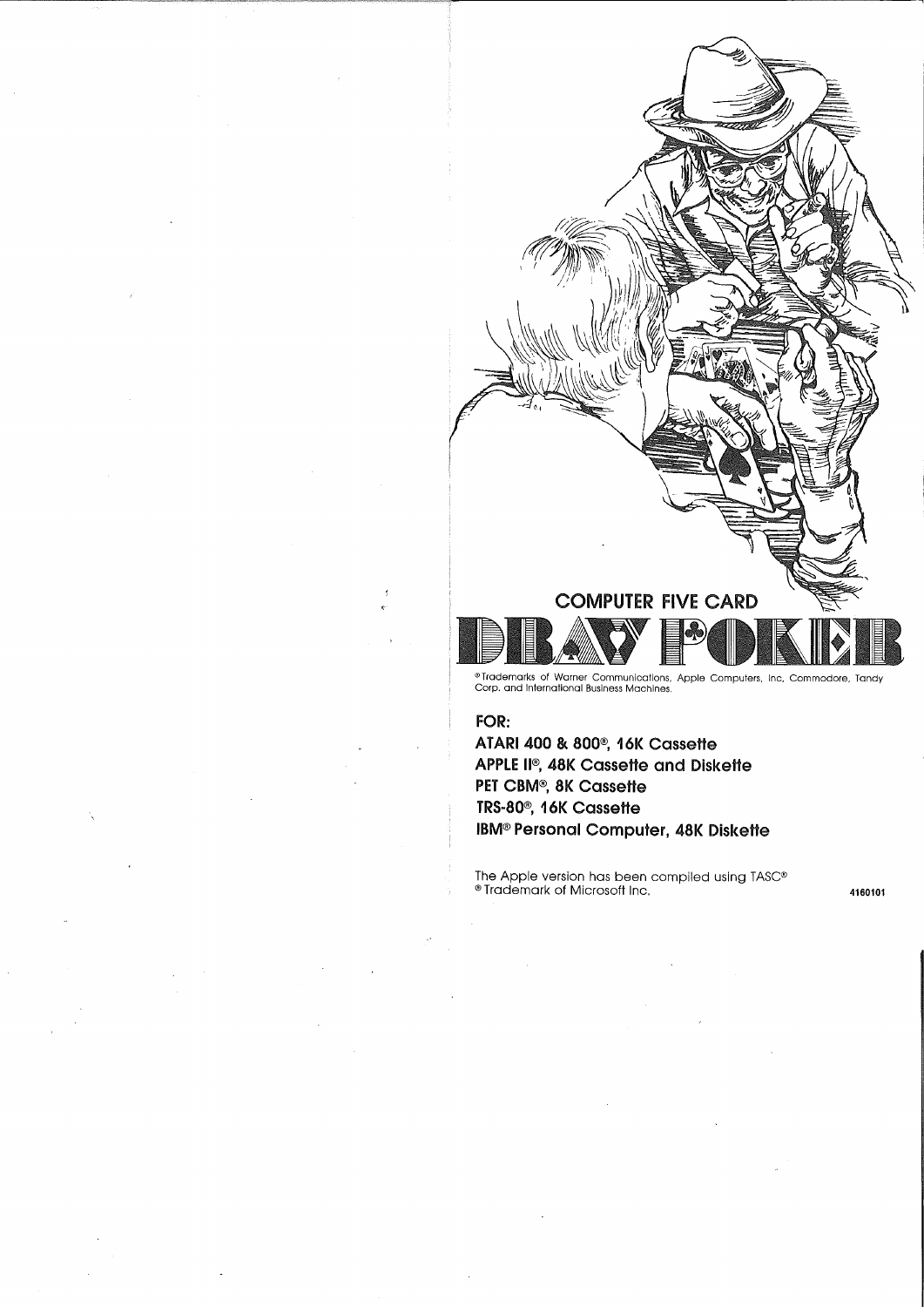## SEQUENCE OF PLAY:

In each hand the following events happen: First all players will be dealt five cards from a shuffled deck (you will be shown your hand), Then the player to the right of the dealer will announce whether he will bet or check (pass), This will continue around the table until someone makes an opening bet or all players check, If no initial bet is made, all players ante \$5 more Into the pot, the deck is reshuffled, and another hand is dealt. If one of the players makes an opening bet then each player in rotation after him gets the choice of folding (withdrawing from the hand) or of seeing the bet (equalling the amount bet by the previous player) and either calling or raising. If he calls the bet, he does not increase the bet, If he raises, he increases the bet (by up to the betting limit of \$100), This continues around the table until all players have folded or called the most recent bet or raise, Note that the table limit of \$100 on all bets and raises is on any single bet or raise-thus if Slim bets \$85 and you see his \$85 and raise \$50, Lucky must see \$135 to stay in the game, and if he raises your bet then Shifty could have to see as much as \$2351 If you or any other player have insufficient funds to see any bet then you must fold,

After the round of betting is finished, all players discard, You may discard up to three cards, but you are not required to discard any, You will be told how many cards your opponents draw, as this may reveal how good their hand is, Watch out for a bluff, however, as they may try to trick you, You will be asked which of your cards you would like to discard (if any), and will be dealt cards from the deck to fill your hand, After all players have had the opportunity to discard, the final round of betting will begin, This round is held exactly the same as the previous round was, and once all players have folded or called the hands are compared, Note that the hands will not be shown if only one player remains after the betting, The best hand will win all the money in the pot, Then the funds left to each player will be shown, and (if you wish to continue playing) another hand will begin,

# PRECEDENCE OF POKER HANDS

**Royal Flush** (Best hand possible)

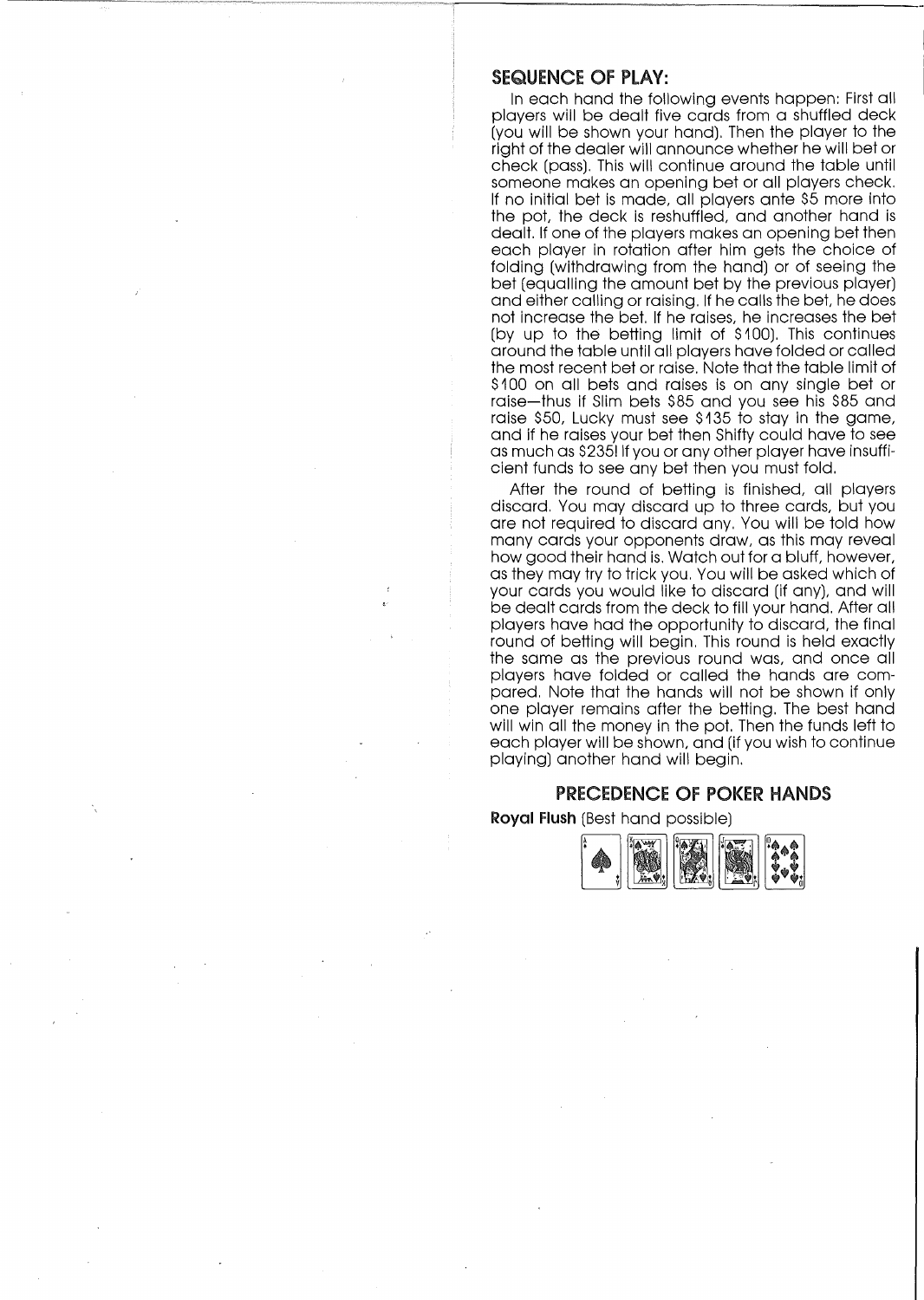| <b>Straight Flush</b> |                                                     |
|-----------------------|-----------------------------------------------------|
|                       | <u>ဒြ</u><br>្ទឹ<br>۰                               |
|                       | å                                                   |
| Four of a kind        |                                                     |
|                       | å,<br>A<br>O<br>4<br>ക<br>ŷ<br>ŷ<br>Ŷ               |
| <b>Full House</b>     | [5<br>(•<br>¦50<br>24<br>ஃ                          |
|                       |                                                     |
| Flush                 | Аĉ                                                  |
|                       | ó                                                   |
| Straight              | $4\spadesuit$<br>3.8<br>晶                           |
|                       | Φġ<br>ş<br>Фř<br>έ                                  |
| Three of a kind       |                                                     |
|                       | ြး န<br>ł,<br>5♥<br>ஃ<br>Аç                         |
| <b>Two Pair</b>       |                                                     |
|                       | $3 -$<br>Ą<br>d.<br>Ŷ<br>ÿ                          |
| Pair                  | 2<br>ŝ<br>ঃ♥<br>ê<br>V<br>秦                         |
|                       | ٨<br>ż<br>Ŷ<br>Αţ<br>ž                              |
|                       | Nothing (Worst hand. Usually only seen when someone |

bluffs.)

| ۰<br>$-1.5$ and $-1$ | ماييان به<br>فتشرد<br>r c | 12 | S | I۵ |  |  |
|----------------------|---------------------------|----|---|----|--|--|
|                      |                           |    |   |    |  |  |

Note that if two players have equal hands (both have two pairs, for instance) the highest card in the important part of the hand will determine the winner. Thus if Shifty has a pair of Kings, a Jack, a Three and a Two, and Ace has a pair of Sevens, a Six, an Ace, and a King, Shifty wins because he has the higher pair, even though Ace has the highest card overall. In c straight the highest card of the straight will determine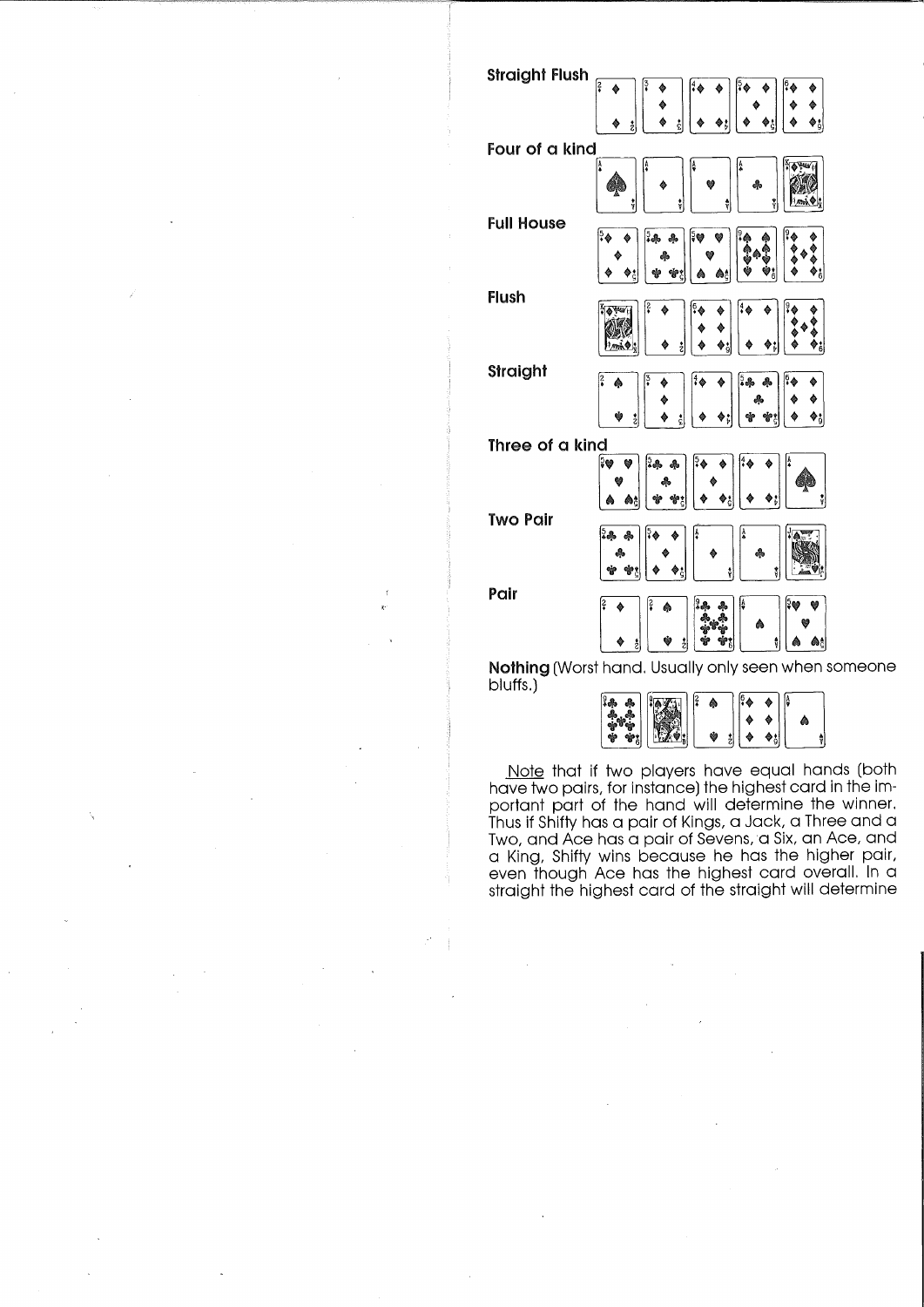whether or not that particular straight will beat other straights. In any case, the precedence above is always the most important. Thus three twos is always a better hand than a pair of aces and a pair of kings.

# EXPLANATION OF POKER TERMS

ANTE: put \$5 into the pot before the hands are dealt.

CALL: equal a previous bet without adding to the bet. CHECK: pass without betting or folding. Can only be done if there is no current bet or raised bet.

DRAW: take cards from the deck to replace cards discarded from your hand. Draw of three cards maximum in this game.

FLUSH: a hand in which all the cards are of the same suit (ie. hearts, spades, etc.). See also Royal Flush and Straight Flush.

FOUR OF A KIND: a hand with four cards of one denomination (ie. four aces, four tens, etc.).

FULL HOUSE: a hand with three cards of one denomination and two of another, thus having both three of a kind and a pair. See also Three of a Kind and Pair.

OPEN: begin the betting. The player that opens must have at least a pair of Jacks or better.

PAIR: a hand with two cards of the same denomination (ie. two aces).

POT: the sum of money bet by all players in the hand. The winner takes the pot.

RAISE: increase the bet, so all players must put in at least that amount raised or fold.

ROYAL FLUSH: a hand with Ace, King, Queen, Jack, and Ten all of **one suit.** See also Straight Flush.

SEE: equal the previous bet(s) with the intent of staying in the game.

STRAIGHT: a hand in which the cards are all of consecutive denominations (ie. Nine, Eight, Seven, Six, Five). See also Straight Flush. Note that it is not possible to go "Around the Clock"-in other words, Aces are high, and are not consecutive with deuces.

STRAIGHT FLUSH: a hand in which all the cards are of consecutive denominations AND they are also all in the same suit. A Royal Flush is simply a Straight Flush that runs from Ace down to Ten.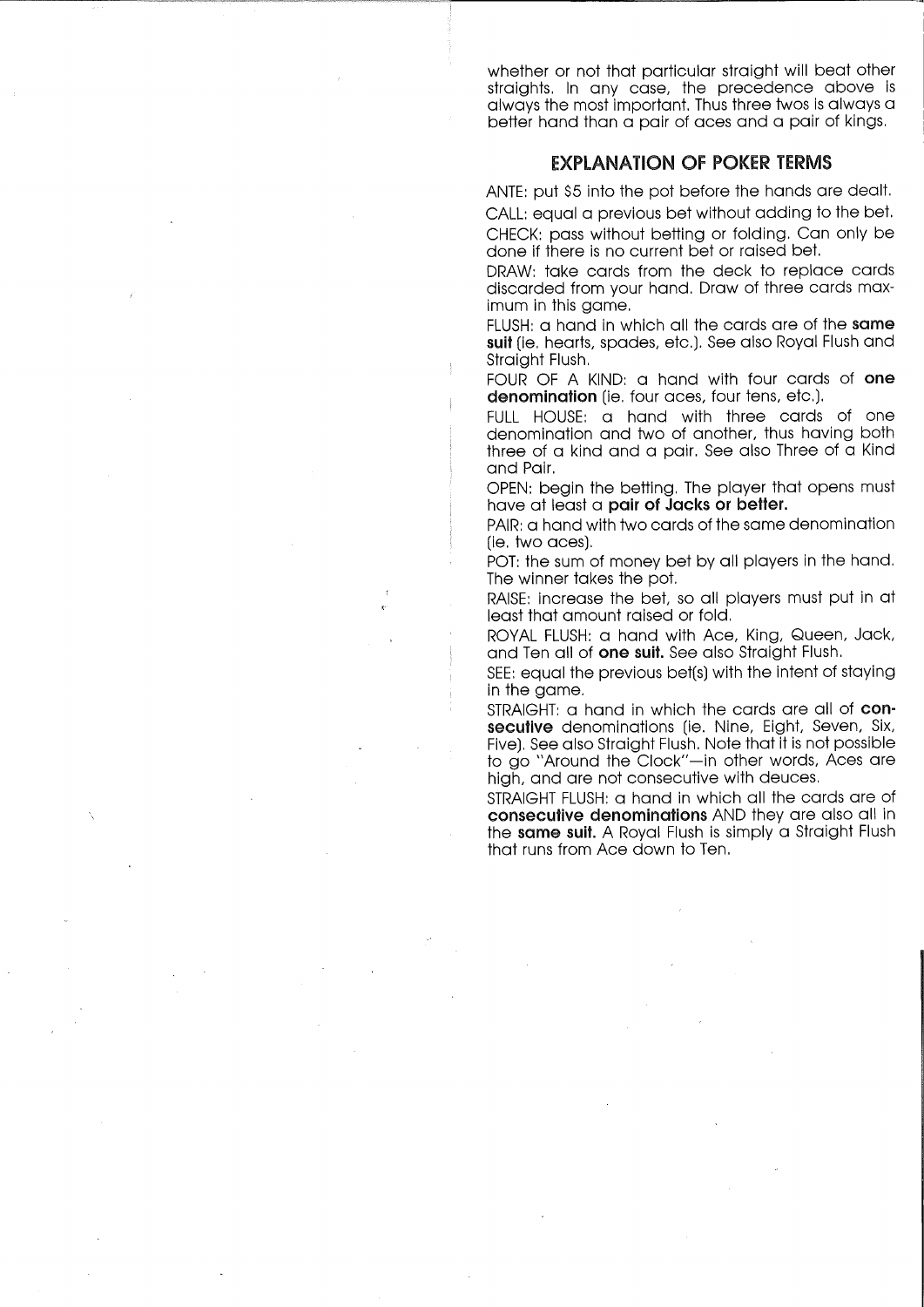THREE OF A KIND: a hand with three cards of the same denomination (ie, three sixes),

# LOADING INSTRUCTIONS

This game is packaged in cassette and diskette form, Each cassette is usable on the following computer systems:

SIDE ONE: Atari 400 & 800, Apple II SIDE TWO: Pet CBM, TRS-80, Mod, I & III

This game is also available on the diskette for the Apple II 48K & IBM 48K Personal Computer

The instructions for each system are given in numbered steps, starting with SIDE ONE, in their order of appearance on the cassette,

# CASSETTE LOADING INSTRUCTIONS

#### **ATARI**

- 1) Rewind your cassette to the beginning of SIDE ONE,
- 2) Turn on your computer,
- 3) Type CLOAD and press RETURN on your computer,
- 4) The computer will respond to step 3 with a beep, When you hear the beep, press the **PLAY** button on your tape recorder,
- 5) Press RETURN again, When you do so, the computer will start loading the program, When it has completed loading, you may play the game by typing RUN and hitting RETURN.

## APPLE II

- 1) Turn your computer on,
- 2) Enter the Apple Monitor by typing CALL·151 and pressing RETURN.
- 3) Put the cassette into your tape recorder and rewind it,
- 4) Find the beginning of the Apple program on SIDE ONE of the cassette. (The Apple program has c high-pitched, "pure" calibration tone at its beginning, In comparison, the Atari program will sound like an "on again-off again" buzz.) When you have found the calibration tone position the tape at the beginning of the tone,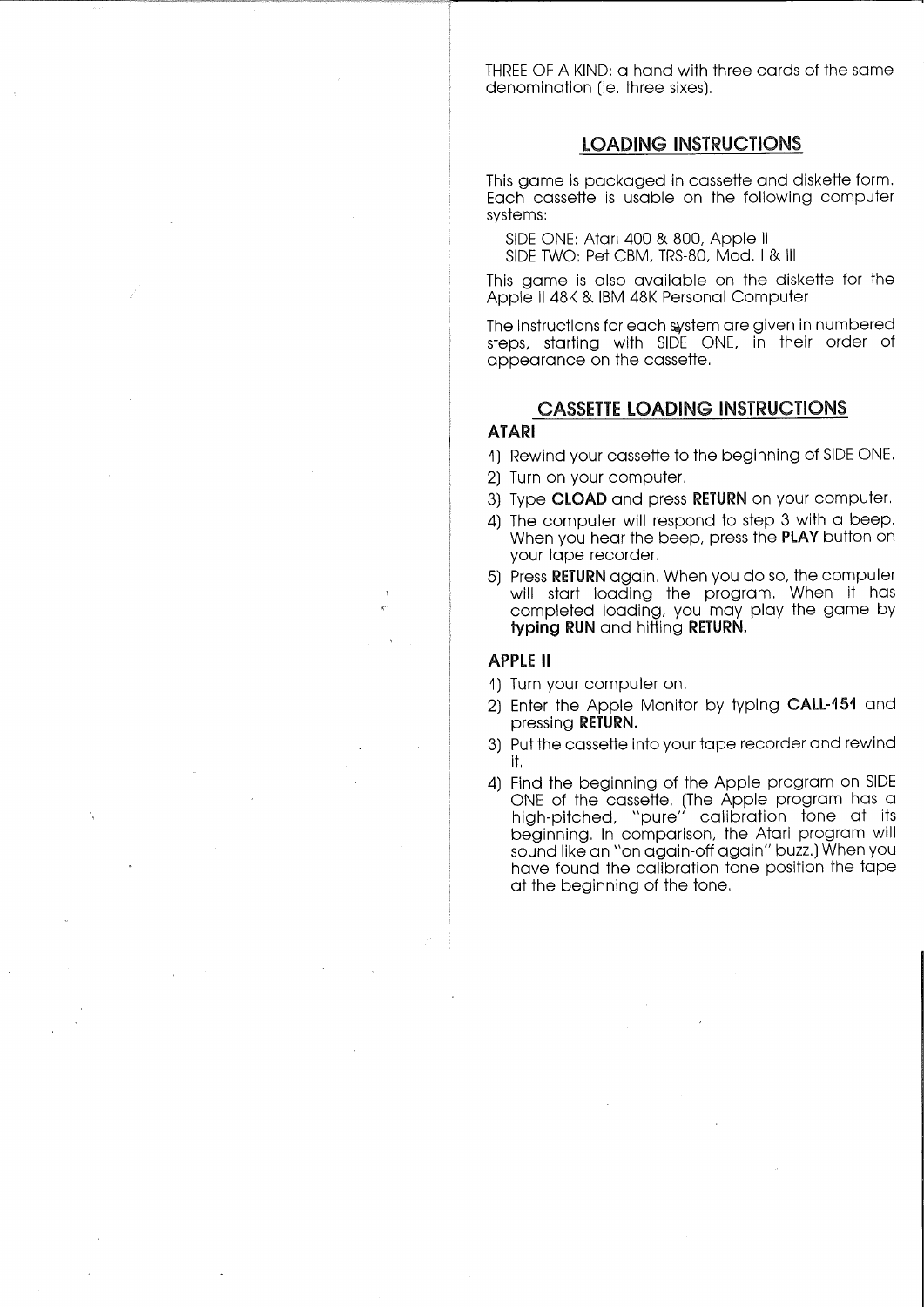- 5) When you have positioned your tape properly, type 800.1800R N 400.9800R N 49BOG and press PLAY on your tape recorder and then press RETURN on your computer,
- 6) The computer will beep when it finds the program. It will beep again when it finishes loading it. The game is now ready to play,

## PET CBM

- 1) Turn on your computer,
- 2) Insert your tape Into the recorder and rewind to the beginning of SIDE TWO,
- 3) Type LOAD and press RETURN.
- 4) The computer will respond to step 3 with PRESS PLAY ON TAPE #1, Press play on your recorder and the load will start,
- 5) To play the game, type RUN and press RETURN.

## iRS·80

- 1) Turn on your computer and enter BASIC.
- 2) When step #1 is accomplished, the prompt CASS? will appear. Type **L** and hit the **RETURN** key.
- 3) Insert the tape Into the player and rewind to the beginning,
- 4) Type CLOAD, press PLAY on your tape recorder and RETURN on your computer and the program will load,
- 5) To play, type RUN and hit RETURN.

## DISKETTE LOADING INSTRUCTIONS

# APPLE

1) To load your Draw Poker Apple Disk insert the disk into Drive 1 and turn the system on. The program will boot automatically,

#### I.B.M.

- 1) Boot the IBM DOS diskette and load Advanced BASIC as per the Instructions in your D.O,S. Manual.
- 2) Remove the DOS diskette and insert the game disk in drive A.
- 3) If you have a monochrome display type

#### RUN"POKER.MON"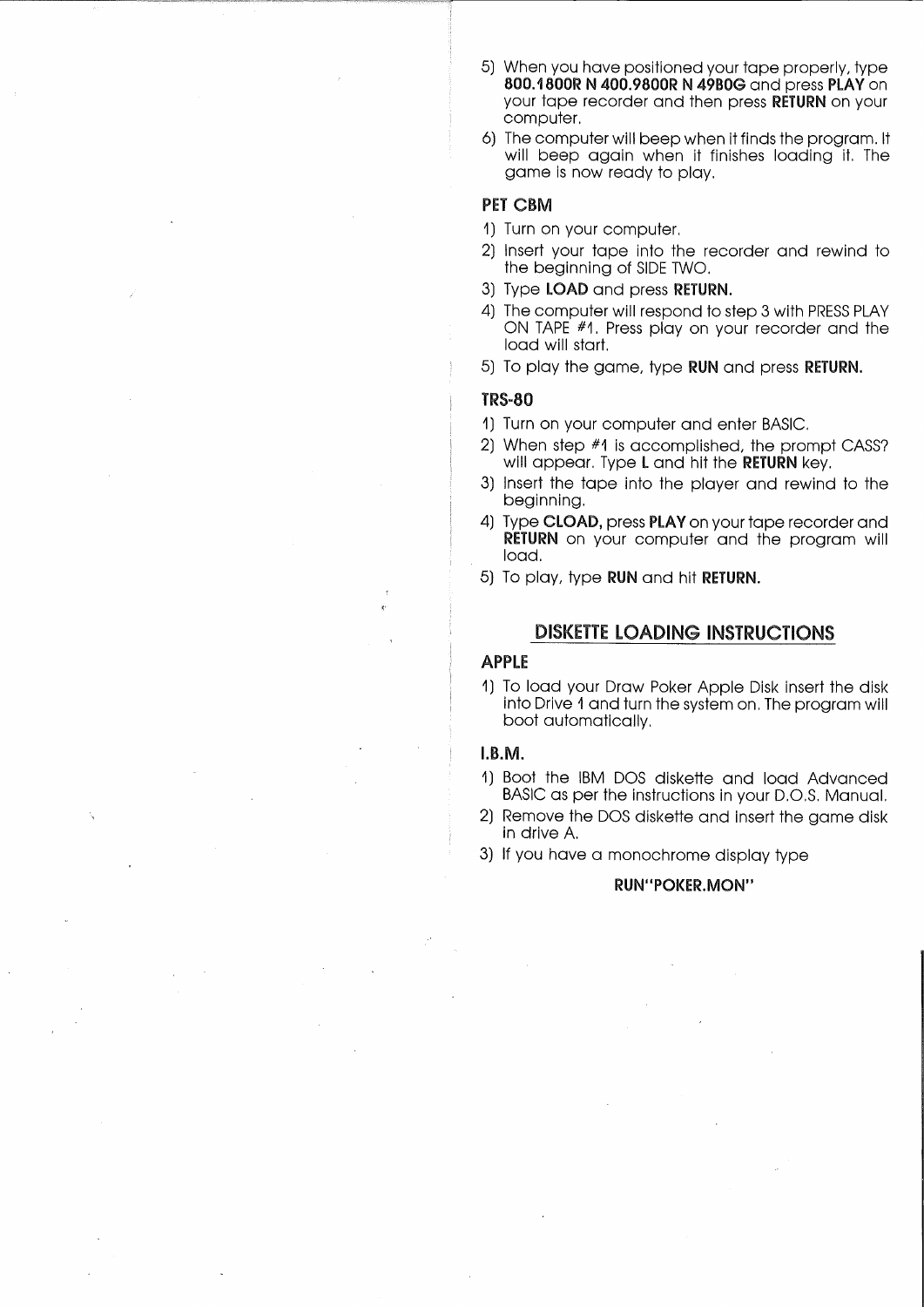4) If you have a color/graphics adapter and are using either a TV or color monitor type

## **RUN"POKER.COL"**



#### **IF YOU CANNOT LOAD THE** PROGRAM

1, Check your equipment carefully to be sure that all cables and connections are correct,

2, Re-read the section in your computer's manual that tells you how to load a tape, Try to load the tape again,

3, If possible, load another program from a tape you know works on your computer, This will prove that your equipment works, Try once more to load your game.

4, The normal reason tapes will not load is tape recorder head misalignment. Your computer may be able to save and load programs on its own recorder, but be unable to read tapes made on a different recorder for this reason. Be sure your recorder heads are correctly aligned, Your local computer store or dealer can help you with this,

5. If the program still cannot be loaded, send the cassette, with a complete description of the problem (what type of computer you have, what the computer says, if anything, when you try to load the cassette or play the game, and what you did to try to get it to load.) to:

> **Avalon Hill Microcomputer** Games 4517 Harford Road Baltimore, Maryland 21214

Defective cassettes will be replaced.